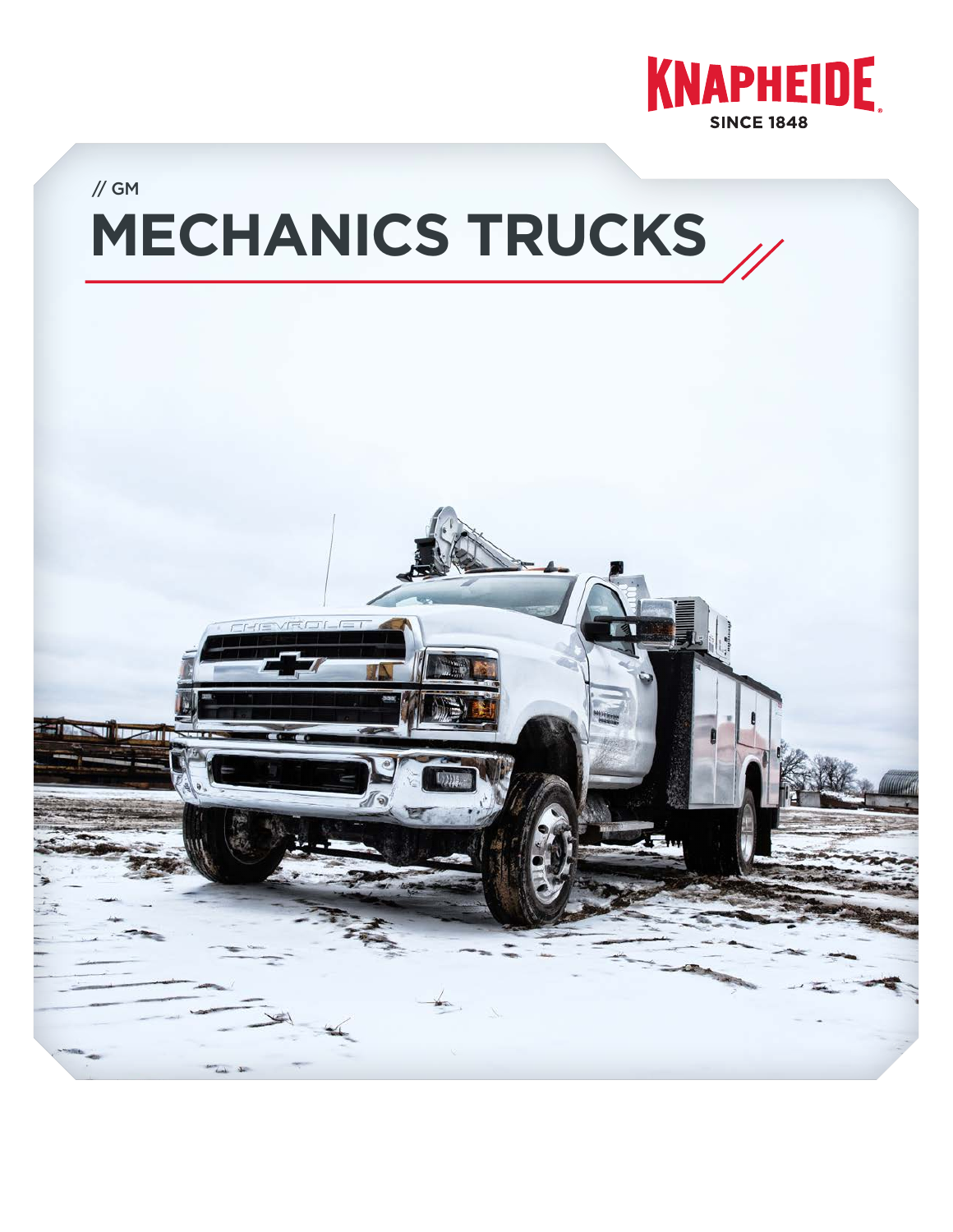# **KNAPHEIDE MECHANICS TRUCKS**

Knapheide Mechanics Trucks come equipped with standard features to help you get the job done. With secure side compartments and an oversized cargo space, you can carry everything you need.

Choose a Knapheide Mechanics Truck for the durability and functionality that stands above the rest.

GM chassis are compatible with KMS16 and KMT1 models.







#### **KMT1**  //**MECHANICS TRUCKS**

The Knapheide KMT1 is purpose-built with heavy duty technicians and mechanics in mind. These bodies are built for crane load capacities of up to 7,500 lb. Knapheide KMT1 Mechanics Trucks are compatible with Class 5 trucks.

### **CRANE BODY UNDERSTRUCTURE**

- Unique torq-isolator crane support system transfers lift forces into the full length torsion box subframe and outriggers, and not the side compartments
- Reinforced rear vertical curb side compartment is independent of all other side compartments, eliminating flexing and twisting of side packs

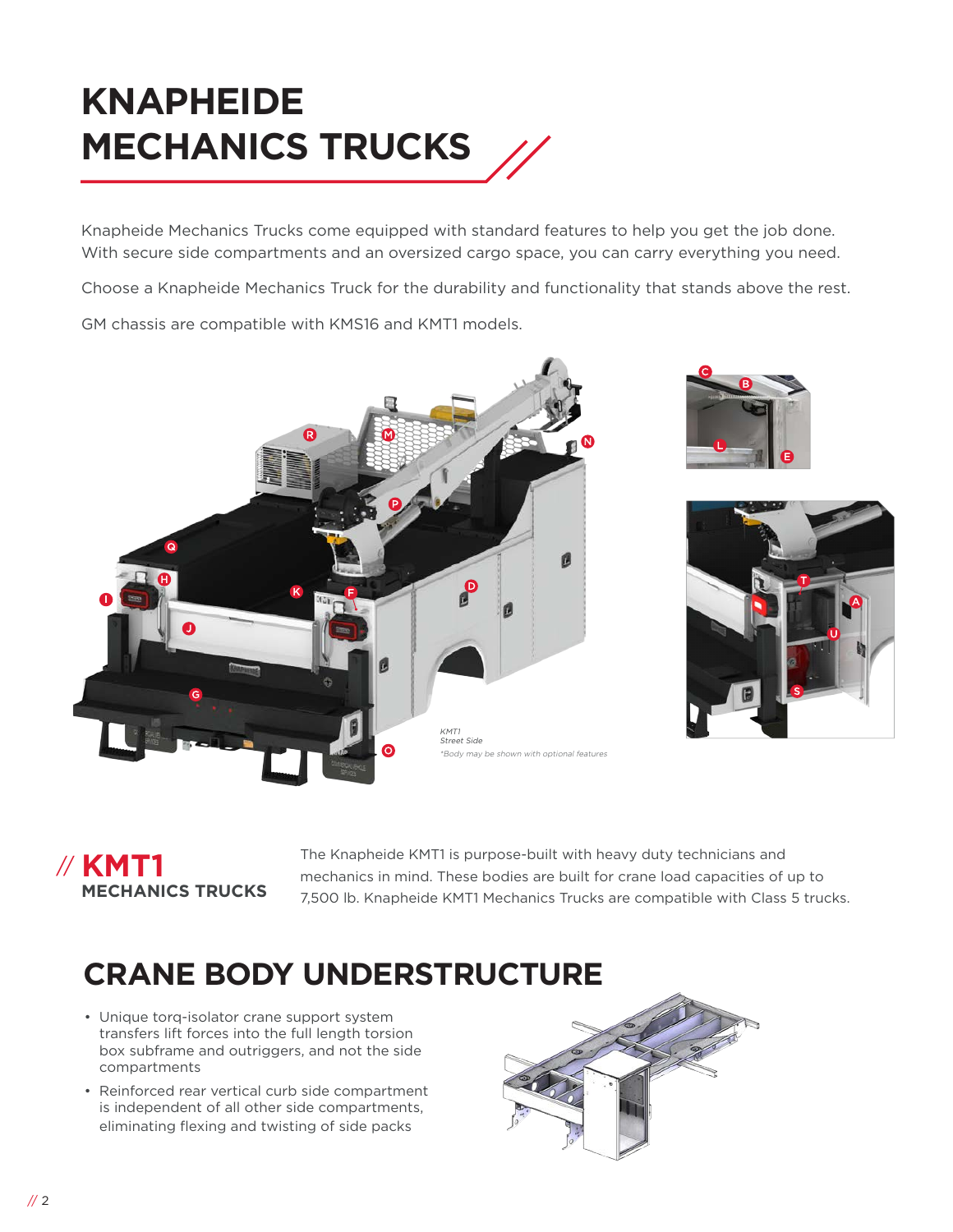#### REQUEST A QUOTE

Visit **knapheide.com/quote** and fill out the form to receive a quote and additional product information.

### **STANDARD FEATURES**

- **A** Double paneled doors made of galvanneal steel (14-gauge outer panel, 20-gauge inner panel) are reinforced with internal braces for durability
- **B** Vertical compartment doors employ doublespring over-center retainer to eliminate involuntary swing
- **C** Neoprene door seals protect compartments from the weather
- **D** Automotive quality 3-point T-handle latches
- **E** Continuous stainless steel hinges are pry-proof and corrosion-resistant
- **F** Master locking system locks down all compartments on one side with one motion
- **G** KnapLiner work surface bumper with lockable through compartment, a vise plate, and two grip strut flex steps
- **H** Two heavy duty aluminum grab handles installed on both sides at rear of the body for easy cargo area access
- **I** Upgraded LED S/T/T and B/U, LED strobes with (8) selectable patterns and built-in reflectivity mounted to external rear light boxes made of UV-resistant ABS material
- **J** 16" high double panel slam tailgate with center latch and flat space for displaying company graphics
- **K** KnapLiner applied to cargo area floor, sides, compartment tops, bulkhead, bumper and tailgate for durability
- **L** Includes 250-lb. capacity adjustable divider shelves
- **M** Welded-on cab protector with fully punched window for visibility
- **N** (4) LED 1200 lumen work lights installed (2 at front, 2 at rear) for low-light working conditions
- **O** Hydraulic out-and-down curb side outrigger and hydraulic down street side outrigger for crane stability during lifting operations
- **P** 44,000 ft-lb. crane with 21' hydraulic reach, provided by a two-stage hydraulic extension
- **Q** Planetary winch provides a 60 ft. per minute single line speed
- **R** Up to 40 CFM reciprocating hydraulic compressor
- **S** 50'x1/2" compressor hose reel and roller fairlead through curb side vertical compartment
- **T** Polyethylene formed drip pan with drain hose placed under the crane manages water intrusion through the crane pedestal
- **U** Knapheide controller: Power cell, controller and 8-button switch panel located in the rear crane compartment. CAN bus system with continuous working load of 115 amps features built-in overload current protection for system and operator system.

#### Other features not shown:

- Sortimo part storage containers in horizontal compartment on street side
- Extreme duty aluminum mechanic 7-drawer set on street side
- Hexagonal boom eliminates boom flex and lateral movement for ultimate stability
- Multi-function radio remote control provides convenient complete control of the crane
- (6) D-ring cargo tie downs installed in the cargo floor with a 6,000-lb. capacity
- Floor is comprised of 3/16" tread plate
- Compartment bottoms and end panels comprised of 12-gauge galvanneal steel
- Bodies are fully protected with Knapheide's water-based undercoat
- Electrodeposition prime-paint system provides superior corrosion resistance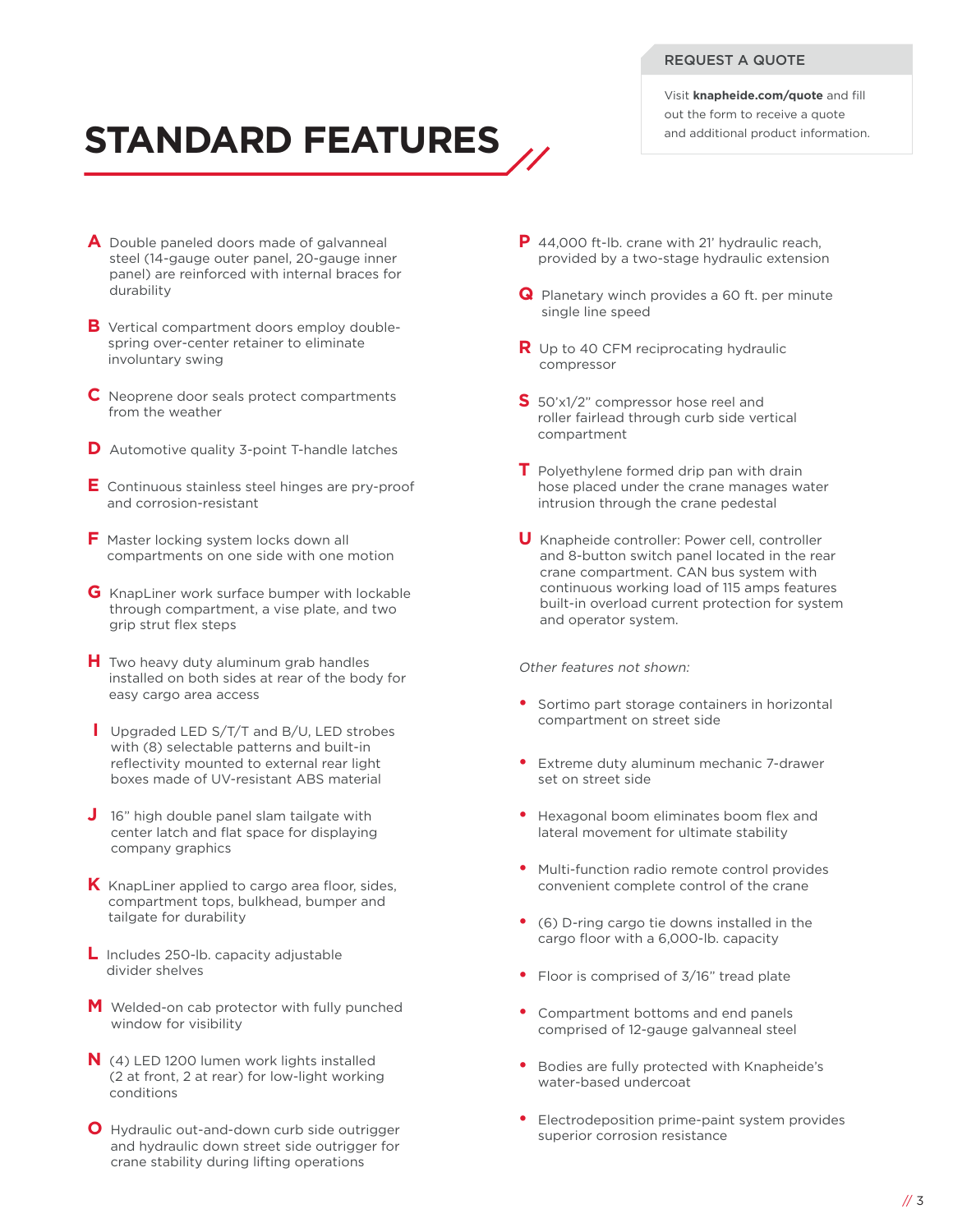

**KMS16**  // **MECHANICS TRUCKS**

Knapheide KMS16 trucks are equipped with an electric crane. They are compatible with Class 3–5 trucks.





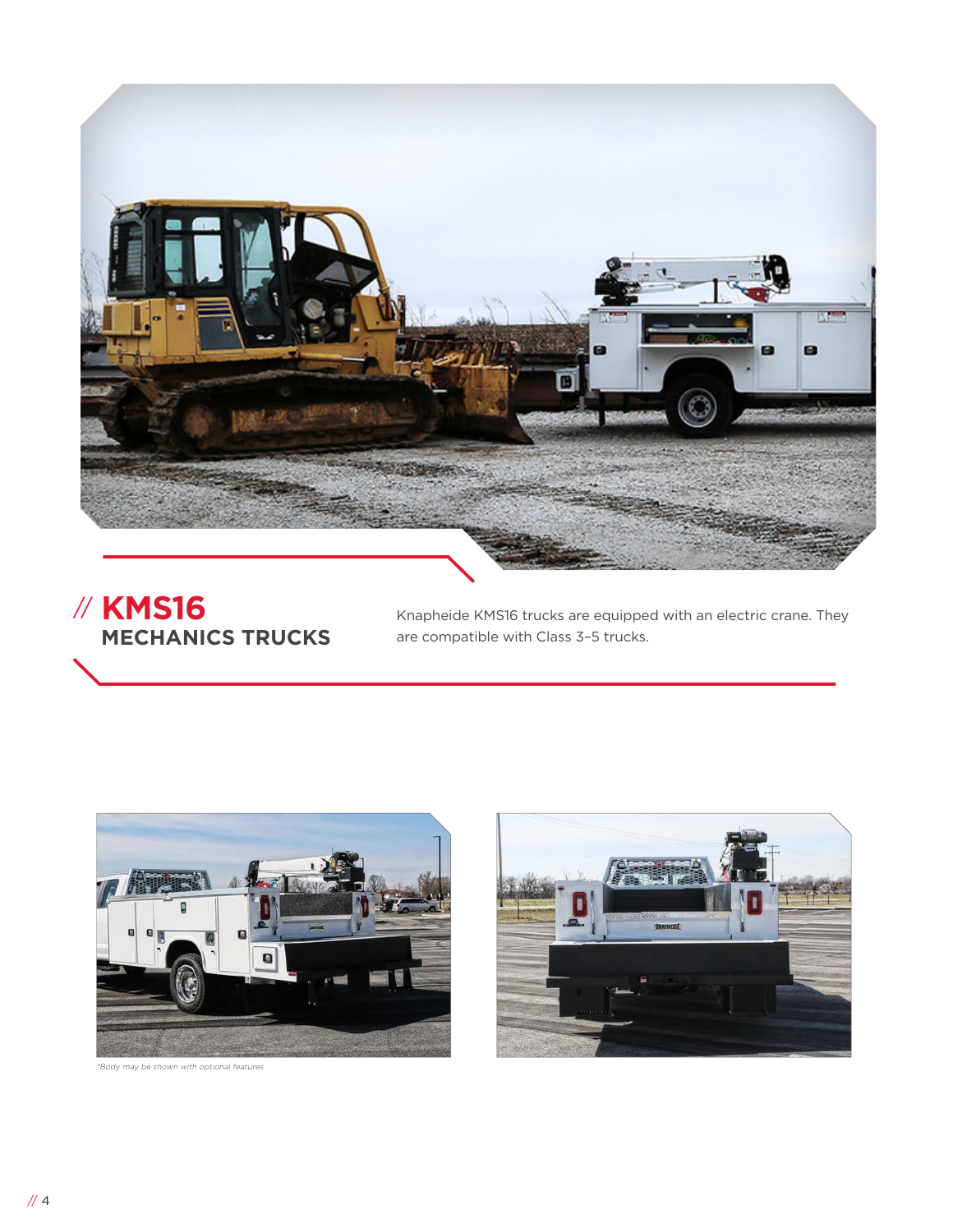# **STANDARD FEATURES**

- Full-length torsion box subframe
- Reinforced rear vertical curb side compartment eliminates flexing and twisting of side packs
- Double paneled doors made of 20-gauge galvanneal steel are reinforced with internal braces for durability
- Vertical compartment doors employ double-spring over-center retainer to eliminate involuntary swing
- Neoprene door seals protect compartments from the weather
- Automotive-quality, rotary-style latches make opening and closing easy
- Continuous stainless steel hinges are pry-proof and corrosion-resistant
- Master locking system locks down all compartments on one side with one motion
- KnapLiner work surface bumper (KMS16)
- Two heavy duty aluminum grab handles installed on both sides at rear of the body for easy cargo area access
- Proprietary rear lights featuring LED S/T/T, LED B/U, LED strobe with (8) selectable patterns and built-in reflectivity
- Double panel slam tailgate with center latch
- KnapLiner applied to cargo area floor, sides, compartment tops, bulkhead, bumper and tailgate for durability
- Includes 250-lb. capacity adjustable divider shelves
- Welded-on cab protector with fully punched window for visibility
- (2) LED work lights recessed in bulkhead for low-light working conditions
- One manual outrigger for crane stability during lifting operations
- Up to 16,000 ft-lb. crane with 20' reach (KMS16)
- Planetary winch provides a 15 ft. per minute single line speed
- Aluminum mechanic 7-drawer set
- Sortimo part storage containers in street side second vertical compartment
- (6) cargo tie-downs installed in the cargo area with a 2,000-lb. capacity
- Floor is comprised of 1/8" tread plate
- Compartment tops, backs, floors and end panels are comprised of 14-gauge galvanneal steel
- Polyethylene formed drip pan with drain hose placed under the crane manages water intrusion through the crane pedestal
- Bodies are fully protected with Knapheide's water-based undercoat
- Electrodeposition prime-paint system provides superior corrosion resistance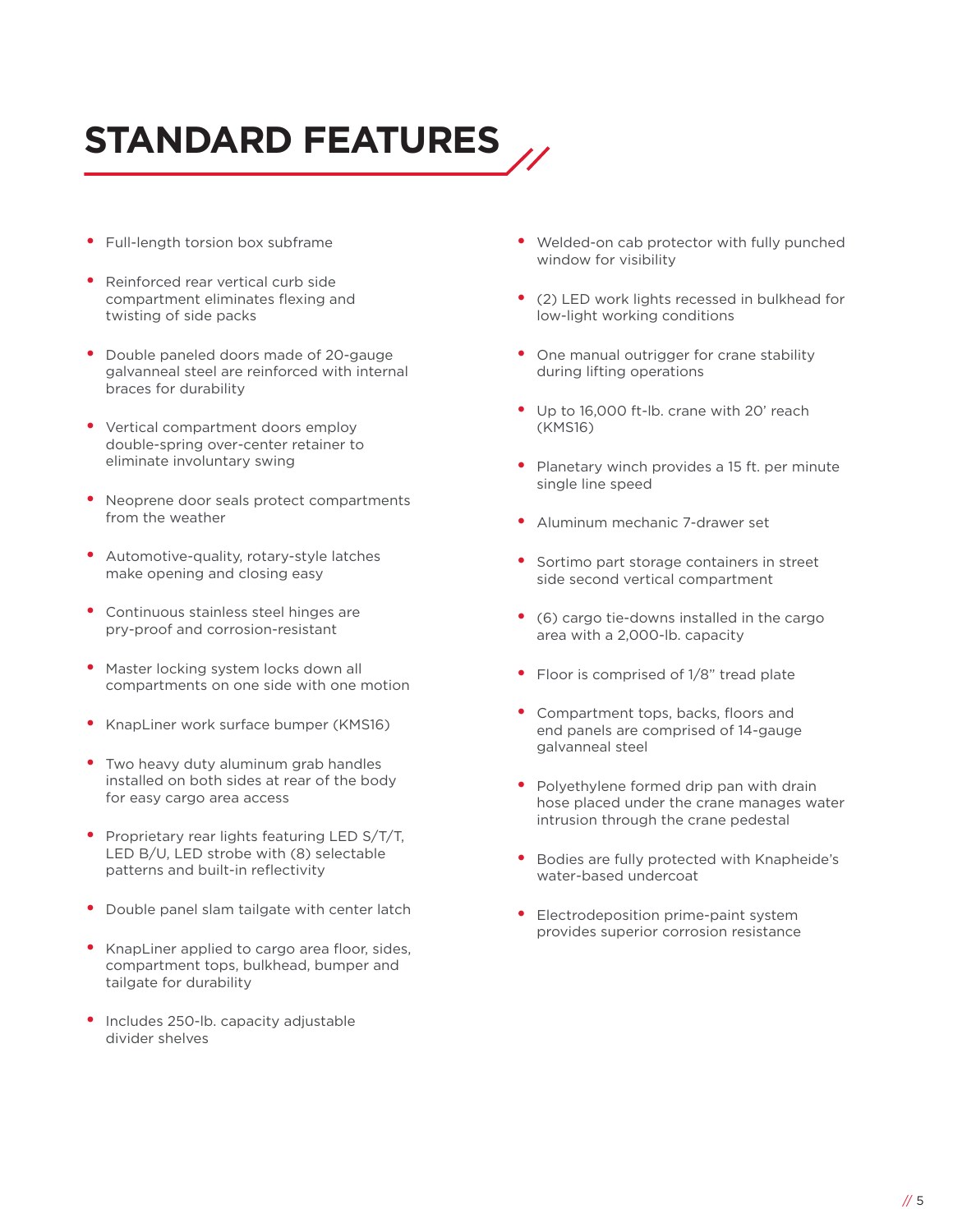# **POPULAR OPTIONS**



**AUXILIARY LIGHTING**



**CARGO COVER**



**APU UNIT**



**LED COMPARTMENT LIGHTS**



**STEEL MECHANIC DRAWERS**

**WELDER**



**ADDITIONAL MECHANIC DRAWERS**



**LUBE SKID**





**8x BUTTON KEYPAD**

# **AVAILABLE MODELS**

#### // **KMT1 MODELS**

| <b>MODEL</b>   | <b>GVWR</b><br>MIN./RANGE | <b>BUMPER</b>         | <b>BODY</b><br><b>LENGTH</b> | <b>HEIGHT</b>            | COMPARTMENT   COMPARTMENT   <br><b>DEPTH</b> | <b>CARGO</b><br><b>AREA WIDTH</b> | TOPS AND<br><b>BACKS</b> | <b>REAR HITCH</b>                |
|----------------|---------------------------|-----------------------|------------------------------|--------------------------|----------------------------------------------|-----------------------------------|--------------------------|----------------------------------|
| <b>KMT1-11</b> | 19,500 - 22,500           | 24" with<br>step down | 11'                          | 44".<br>60" raised front | 22"                                          | 50"                               | $1/8$ " tread<br>plate   | 2" receiver tube<br>below bumper |

#### // **KMS16 MODELS**

| <b>MODEL</b>   | <b>GVWR</b><br>MIN./RANGE | <b>MAXIMUM</b><br><b>CRANE</b> | <b>BUMPER</b>              | <b>BODY</b><br><b>LENGTH</b> | <b>COMPARTMENT</b><br><b>HEIGHT</b> | <b>COMPARTMENT</b><br><b>DEPTH</b> | <b>CARGO</b><br><b>AREA WIDTH</b> | <b>REAR HITCH</b>                |
|----------------|---------------------------|--------------------------------|----------------------------|------------------------------|-------------------------------------|------------------------------------|-----------------------------------|----------------------------------|
| <b>KMS16-9</b> | 13.200-22.500             | 16,000 ft-lb.                  | 18" with<br>outrigger tube | 9'                           | 40", 60" raised<br>front option     | 20"                                | 54"                               | 2" receiver tube<br>below bumper |
| KMS16-11       | 13,200-22,500             | 16,000 ft-lb.                  | 18" with<br>outrigger tube | 11'                          | 40", 60" raised<br>front option     | 20"                                | 54"                               | 2" receiver tube<br>below bumper |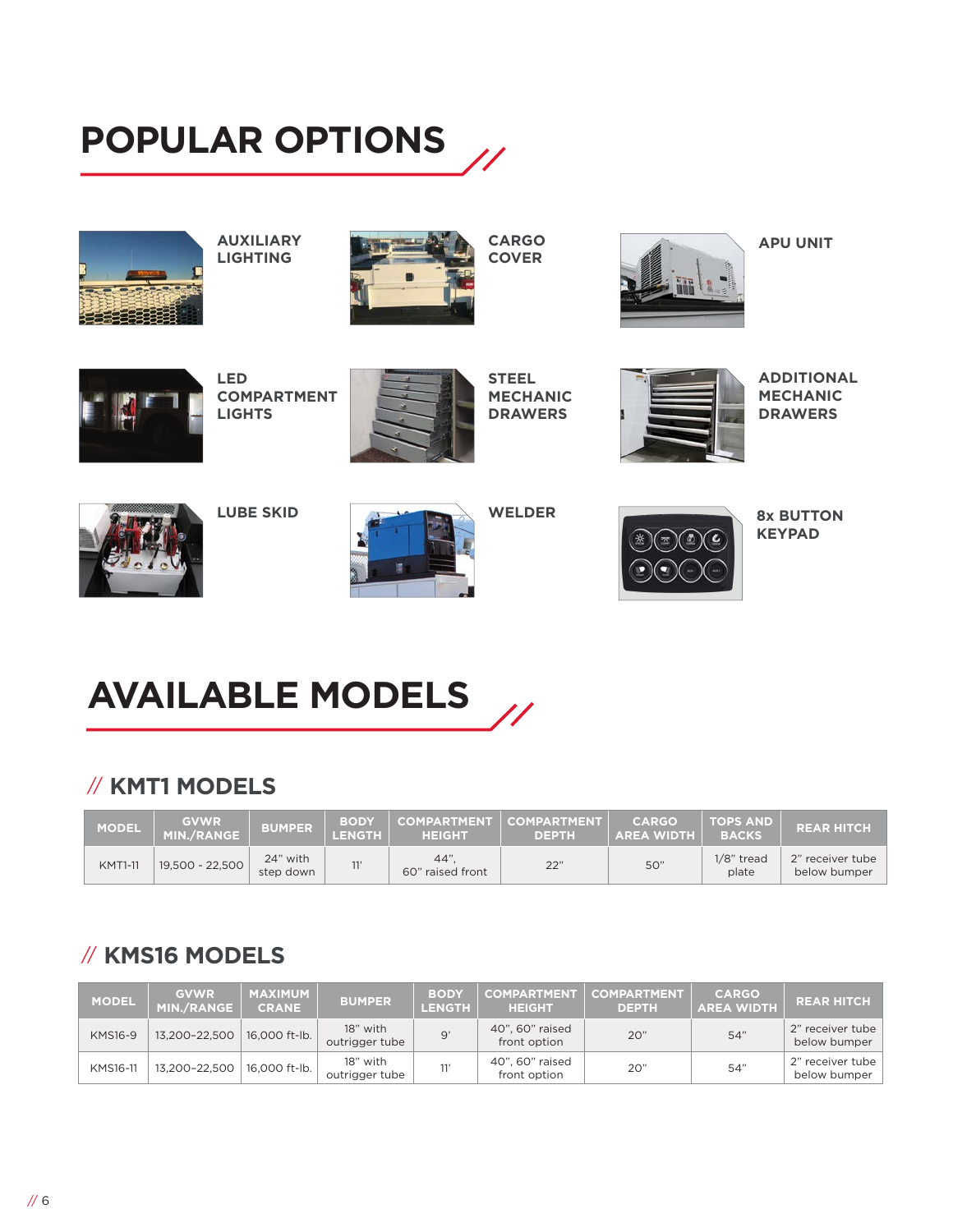

### **COMMITMENT TO CORROSION RESISTANCE**

Corrosion won't be a concern when you buy quality Knapheide products. To give you the best corrosion protection, we utilize a stateof-the-art, custom-designed, 12-step, SST cathodic electrodeposition finishing system, called "E-Coat."

It bonds prime paint to steel by an electroplating process to give you a superior coat of primer, resulting in better corrosion protection compared to spraying methods.

This system allows us to create products with the highest level of corrosion resistance available.